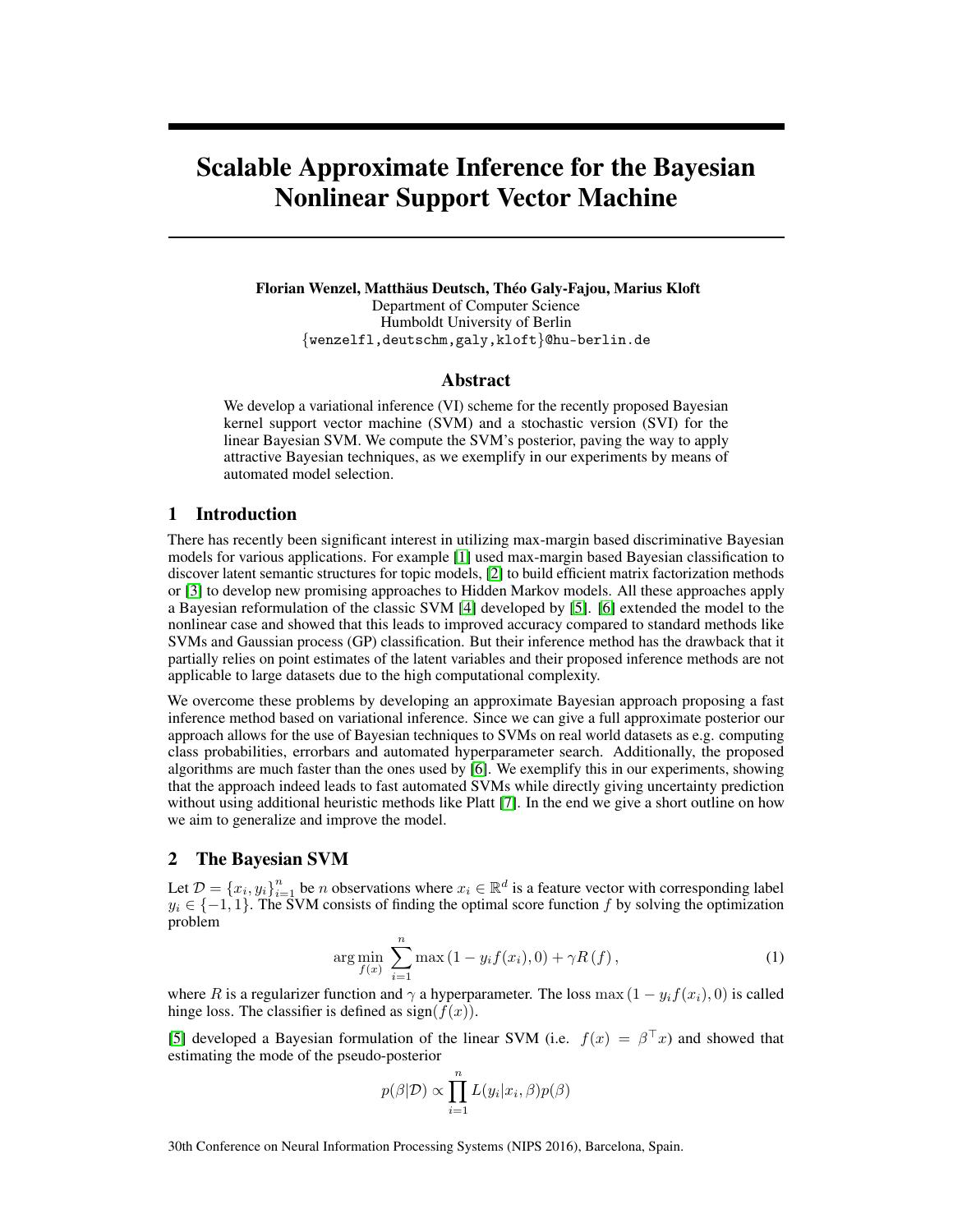is equivalent to [\(1\)](#page-0-0).  $p(\beta)$  denotes a prior chosen such that  $\log p(\beta) \propto -2\gamma R(\beta)$ . In the following we use the prior  $\beta \sim \mathcal{N}(0, \Sigma)$  but note that our method can be easily extended to other priors. L denotes a pseudolikelihood fulfilling  $\log L \propto -2 \max(1 - y_i f(x_i), 0)$ . It was shown in [\[5\]](#page-4-4) that by introducing latent variables  $\lambda := (\lambda_1, \dots, \lambda_n)^\top$  we can express L in terms of a normal variance-mean mixture, where we implicitly impose the improper prior  $p(\lambda) = 1_{[0,\infty)}(\lambda)$  on  $\lambda$ . Writing  $X \in \mathbb{R}^{d \times n}$  for the matrix of data points and  $Y = diag(y)$ , the full conditionals of this model are given by

<span id="page-1-2"></span>
$$
\beta|\lambda, \Sigma, \mathcal{D} \sim \mathcal{N}(BZ(\lambda^{-1}+1), B),
$$
  
\n
$$
\lambda_i|\beta, \mathcal{D}_i \sim \mathcal{GIG}\left(\frac{1}{2}, 1, (1 - y_i x_i^\top \beta)^2\right),
$$
\n(2)

with  $Z = XY$  and  $B^{-1} = Z\Lambda^{-1}Z^{T} + \Sigma^{-1}$ ,  $\Lambda = \text{diag}(\lambda)$  and  $\mathcal{GIG}$  denotes a generalized inverse Gaussian distribution.

By using the ideas of Gaussian processes [\[8\]](#page-4-7), [\[6\]](#page-4-5) developed a kernelized version of this model. To this end, they assume that a continuous decision function  $f(x)$  is drawn from a zero-mean Gaussian process  $\text{GP}(0, k)$ , where k is a kernel function. The random Gaussian vector  $f = (f_1, ..., f_n)^\top$ corresponds to  $f(x)$  evaluated at the data points. We substitute the linear function  $x_i^{\top} \beta$  by  $f_i$  in the problem [\(1\)](#page-0-0) and obtain the conditional posterior

<span id="page-1-3"></span>
$$
f|\lambda, \mathcal{D} \sim \mathcal{N}(CY(\lambda^{-1}+1), C),
$$

with  $C^{-1} = \Lambda^{-1} + K^{-1}$ . For a test point  $x_*$  the conditional predictive distribution for  $f_* = f(x_*)$ under this model is

$$
f_*|\lambda, x_*, \mathcal{D} \sim \mathcal{N}\left(k_*^{\top} (K+\Lambda)^{-1} Y (1+\lambda), k_{**} - k_*^{\top} (K+\Lambda)^{-1} k_*\right),
$$
 (3)

where  $K := k(X, X)$ ,  $k_* := k(X, x_*)$ ,  $k_{**} := k(x_*, x_*)$  are the kernel matrices. Note that the conditional posteriors are all dependent on the local latent variable  $\lambda_i$ .

## 3 Fast Inference for the Bayesian SVM

We follow the mean field variational inference (MFVI) approach and apply stochastic variational inference (SVI) [\[9\]](#page-4-8) to approximate the posterior of the Bayesian SVM. We extend the approach from [\[10\]](#page-4-9) for the Bayesian linear SVM and propose a novel variational inference method for the Bayesian kernel SVM.

#### Variational Inference

We first consider the linear case. We aim to approximate the posterior  $p(\beta, \lambda | \mathcal{D}) \approx q(\beta, \lambda)$  $q(\beta) \prod_{i=1}^n q(\lambda_i)$  of the global variable  $\beta$  and local variables  $\lambda_i$ ,  $i = 1, ..., n$ . To this end we choose the variational distributions in the same family as the full conditionals,

<span id="page-1-1"></span>
$$
q(\lambda_i) \equiv \mathcal{GIG}(\frac{1}{2}, 1, \alpha_i)
$$
  
\n
$$
q(\beta) \equiv \mathcal{N}(\mu, \zeta),
$$
\n(4)

where  $\alpha_i \geq 0$ ,  $\mu \in \mathbb{R}^d$ ,  $\zeta \in \mathbb{R}^{d \times d}$  (positive definite) are the free parameters. Since the variational distributions are in the exponential family the coordinate ascent variational inference (CAVI) updates are given by the expected natural parameters [\[11\]](#page-4-10). The local updates are given by

$$
\alpha_i = \mathbb{E}_{q(\beta)} \left[ (1 - z_i^T \beta)^2 \right] = (1 - z_i^T \mu)^2 + z_i^T \zeta z_i,
$$

and the natural parameter updates<sup>[1](#page-1-0)</sup> for the variational Gaussian are given by

$$
\eta_1 = \mathbb{E}_{q(\lambda)} [Z(\lambda^{-1} + 1)] = Z(\alpha^{-\frac{1}{2}} + 1),
$$

and

$$
\eta_2 = -\frac{1}{2} \mathbb{E}_{q(\lambda)} \left[ Z \Lambda^{-1} Z^T + \Sigma^{-1} \right] = -\frac{1}{2} \left( Z (A^{-\frac{1}{2}}) Z^T + \Sigma^{-1} \right),
$$

<span id="page-1-0"></span><sup>&</sup>lt;sup>1</sup>The standard mean and covariance parameter of our parametrization [\(4\)](#page-1-1) can be recovered by  $\zeta = -\frac{1}{2}\eta_2^{-1}$ and  $\mu = \zeta \eta_1$ .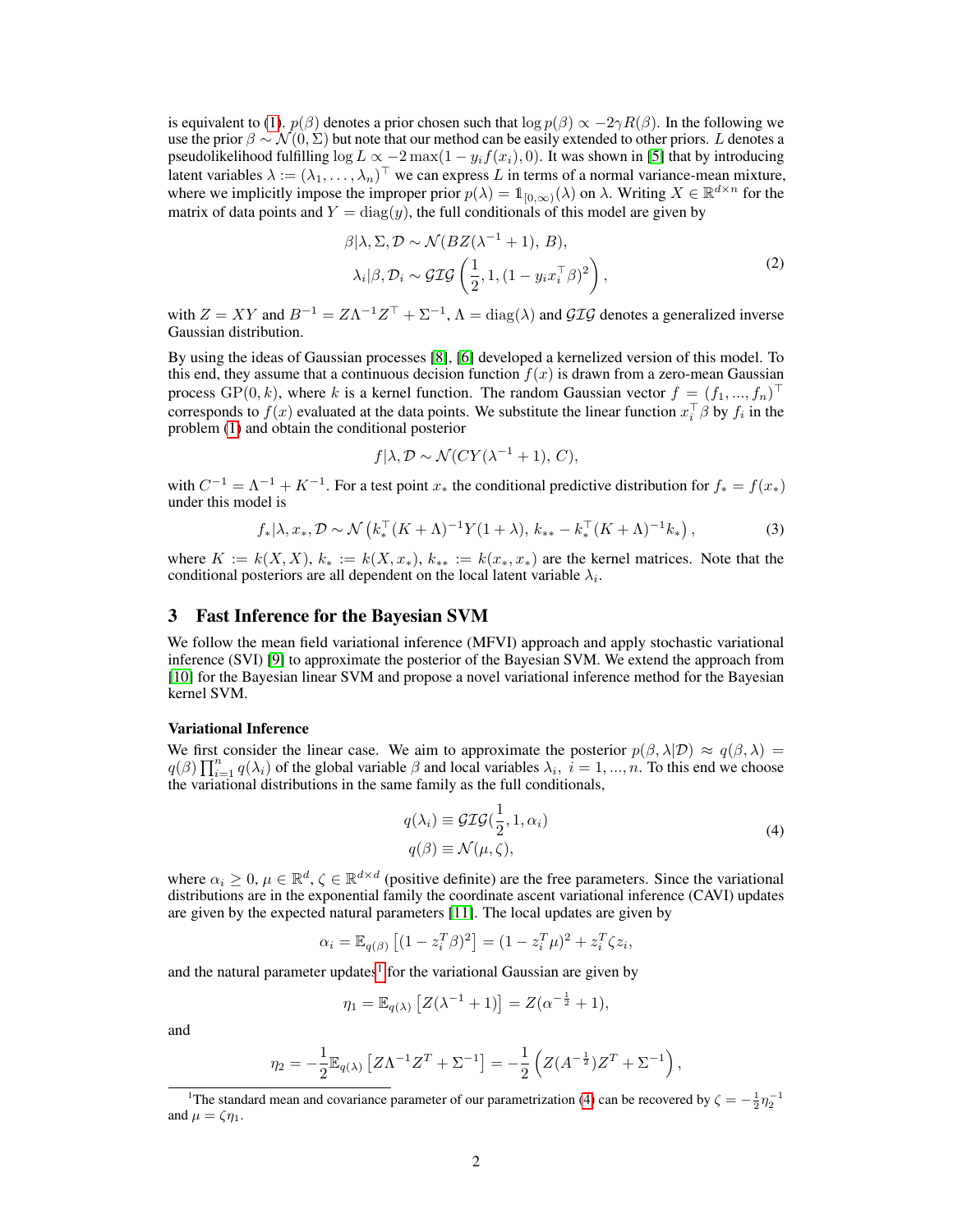where  $A = \text{diag}(\alpha)$  and  $\alpha = (\alpha_i)_{1 \leq i \leq n}$ .

For the Bayesian kernel SVM we follow again the MFVI approach and choose the variational families according to the full conditionals [\(2\)](#page-1-2). The CAVI updates can be computed analogously to the linear case,

$$
\alpha_i = (1 - y_i \mu_i)^2 + \zeta_{ii}
$$
  
\n
$$
\eta_1 = Y(\alpha^{-\frac{1}{2}} + 1)
$$
  
\n
$$
\eta_2 = -\frac{1}{2} \left( A^{-\frac{1}{2}} + K^{-1} \right),
$$

where  $\eta_1$  and  $\eta_2$  are the natural parameters of the variational Gaussian. The VI scheme for the Bayesian kernel SVM is shown in Algorithm [2](#page-5-0) in the appendix.

#### Stochastic Variational Inference

The batch variational inference scheme for the Bayesian linear SVM can be directly extended to a stochastic version (see Algorithm [1](#page-5-1) in the appendix). We show in our experiments that this leads to a great speedup. We use an adaptive learning rate scheme [\[12\]](#page-4-11) in the SVI algorithm.

Unfortunately, SVI for the Bayesian kernel SVM cannot be applied in a straight forward manner. The problem is that the probabilistic model does not have a set of global variables. Both the latent variables  $\lambda$  and the latent GP f correspond to the data points, i.e. they are local variables. To overcome this problem we plan in future work to use instead an inducing point GP with global sparse prior [\[13\]](#page-4-12) that would lead to an appropriate model for SVI.

## 4 Predictive Distributions

We use the approximation of the posterior to compute the predictive distribution and class membership probabilities. Details are given in the appendix. The class membership probability distributions are

Linear BSVM: 
$$
p(y_* = 1 | x_*, \mathcal{D}) \approx \Phi\left(\frac{x_*^{\top} \mu^*}{x_*^{\top} \zeta^* x_* + 1}\right)
$$
  
\nKernel BSVM:  $p(y_* = 1 | x_*, \mathcal{D}) \approx \Phi\left(\frac{k_* K^{-1} \mu^*}{k_{**} + k_*^{\top} (K^{-1} \zeta^* K^{-1} - K^{-1}) k_* + 1}\right)$ ,

where  $\Phi(.)$  denotes the probit link function (the normal cumulative density function).

#### 5 Hyperparameter Optimization

We estimate the hyperparameters from the data by maximizing the marginal likelihood  $p(y|X, h)$ (empirical Bayes [\[14\]](#page-4-13)). We follow an approximate approach [\[15,](#page-4-14) [9\]](#page-4-8) and optimize the fitted variational lower bound  $\mathcal{L}(h)$  over h. We update the hyperparameters simultaneously with the variational parameters. To this end we add a hyperparameter optimization step after the variational updates in the SVI scheme,

<span id="page-2-0"></span>
$$
h^{(t)} = h^{(t-1)} + \tilde{\rho}_t \nabla_h \mathcal{L}(\alpha^{(t-1)}, \mu^{(t-1)}, \zeta^{(t-1)}, h). \tag{5}
$$

## 6 Experiments

In the following we apply our method to synthetic and real world data and show that they are much faster than the competing methods while having similar prediction performance. We show that our method quickly finds the optimal hyperparameters. We experiment with the batch variational inference methods and the SVI method for the Bayesian kernel SVM and compare against standard SVM (LibSVM [\[16\]](#page-4-15)), MCMC-BSVM (Gibb's sampling based on [\[6\]](#page-4-5)) and EP-based Gaussian Process Classification [\[8\]](#page-4-7).

## Synthetic Experiment for the Bayesian Linear SVM

We experiment on synthetically generated datasets of different sizes with known underlying parameter β. In Fig. [1](#page-3-0) we plot the estimation error of  $β$  and the time.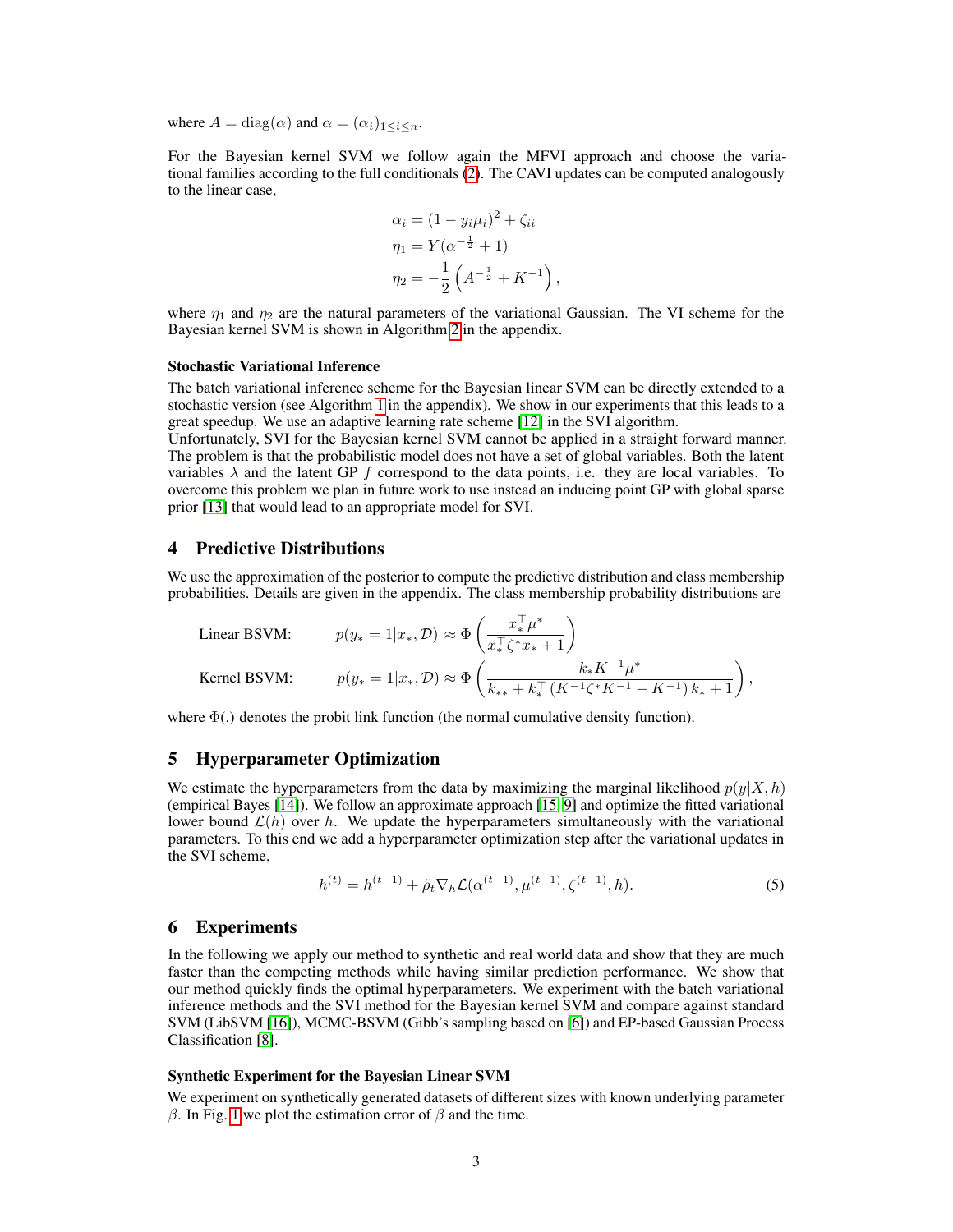

<span id="page-3-0"></span>Figure 1: Performance and convergence time for the Linear SVM methods as function of dataset size.



Figure 2: Mean % error as function of the hyperparamter. Left: Bayesian Linear SVM. Right: Bayesian Kernel SVM.

#### Automated Model Selection

For the Bayesian linear SVM we experiment on a synthetic dataset of 10,000 data points and estimate the regularization constant by applying [\(5\)](#page-2-0) and compare against grid search (grid of 1000 points) for the standard SVM. For the Bayesian kernel SVM we experiment on the Sonar dataset (see Table [1\)](#page-3-1). In Fig. [2](#page-3-2) we plot the prediction error as function of the hyperparameters.

#### Prediction Performance of the Bayesian Kernel SVM on Real World Datasets

For all methods we use a radial basis function kernel and estimate the kernel parameters by using our automated model selection approach [\(5\)](#page-2-0) for VI-BSVM and cross-validation for the competitors. We experiment on different standard benchmark datasets and report the prediction performance in Table [1.](#page-3-1) Our method took between 20 and 35 seconds for the each dataset (including auto tuning of the hyperparameters).

<span id="page-3-2"></span>

| Data set  |      |     | VI-BSVM | LibSVM | GPC  |
|-----------|------|-----|---------|--------|------|
| Sonar     | 208  | 60  | 12.5    | 13.5   | 19.5 |
| Crabs     | 200  |     | 1.0     | 1.0    | 3.1  |
| Pima      | 768  |     | 22.8    | 24.7   | 22.8 |
| USPS 3ys5 | 1540 | 256 | 2.0     | 1.6    | 2.3  |

<span id="page-3-1"></span>Table 1: Mean % error from 10-fold cross-validation.

## 7 Conclusion

We proposed a new inference method for the Bayesian SVM that scales to large datasets and allows for approximating the full posterior. Our approach lets us automatically tune the hyperparameters of the SVM and leads to class membership probabilities. In future work we aim to make our inference method even faster by applying the concept of GPs for big data [\[13\]](#page-4-12). We plan to further extend the Bayesian SVM model to account for correlations between data points building on ideas from [\[17\]](#page-4-16). Additionally, we aim to embed the model into more general frameworks of normal variance-mean mixtures.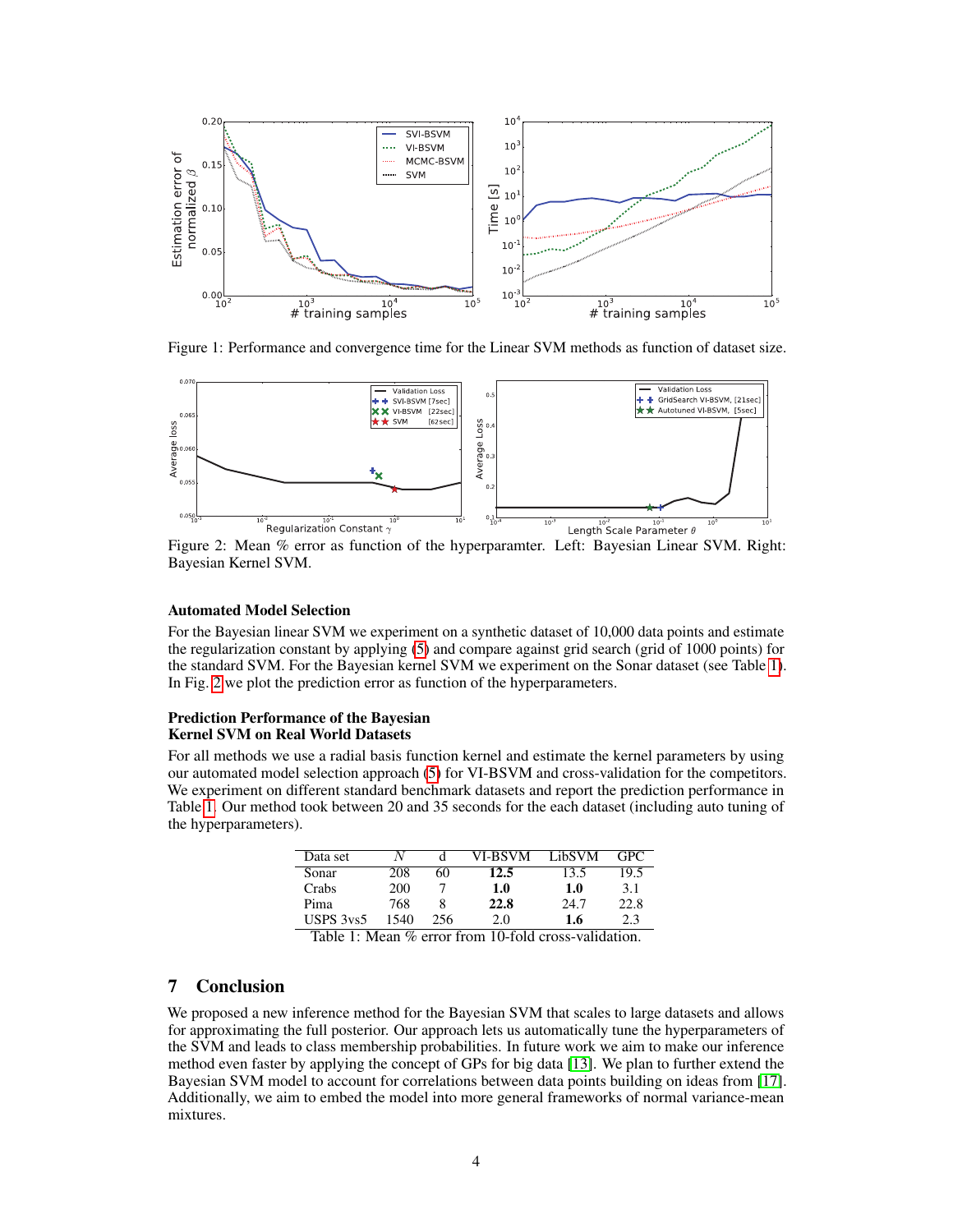#### Acknowledgments

We thank Stephan Mandt, Manfred Opper and Patrick Jähnichen for fruitful discussions. This work was partly funded by the German Research Foundation (DFG) award KL 2698/2-1.

## References

- <span id="page-4-0"></span>[1] J. Zhu, N. Chen, H. Perkins, and B. Zhang, "Gibbs Max-margin Topic Models with Data Augmentation," *Journal of Machine Learning Research*, vol. 15, pp. 1073–1110, 2014.
- <span id="page-4-1"></span>[2] M. Xu, J. Zhu, and B. Zhang, "Fast Max-Margin Matrix Factorization with Data Augmentation," in *Proceedings of the 30th International Conference on Machine Learning*, vol. 28, pp. 978–986, 2013.
- <span id="page-4-2"></span>[3] A. Zhang, Z. Jun, and B. Zhang, "Max-Margin Infinite Hidden Markov Models," in *Proceedings of the 31st International Conference on Machine Learning*, vol. 32, pp. 315–323, 2014.
- <span id="page-4-3"></span>[4] C. Cortes and V. Vapnik, "Support-Vector Networks," *Machine Learning*, vol. 20, no. 3, pp. 273– 297, 1995.
- <span id="page-4-4"></span>[5] N. G. Polson and S. L. Scott, "Data augmentation for support vector machines," *Bayesian Anal.*, 2011.
- <span id="page-4-5"></span>[6] R. Henao, X. Yuan, and L. Carin, "Bayesian Nonlinear Support Vector Machines and Discriminative Factor Modeling," in *Proceedings of the 27th International Conference on NIPS*, 2014.
- <span id="page-4-6"></span>[7] P. J. C. Platt, "Probabilistic Outputs for Support Vector Machines and Comparisons to Regularized Likelihood Methods," *Advances in Large Margin Classifier*, 1999.
- <span id="page-4-7"></span>[8] C. E. Rasmussen and C. K. I. Williams, *Gaussian Processes for Machine Learning (Adaptive Computation and Machine Learning)*. The MIT Press, 2005.
- <span id="page-4-8"></span>[9] M. D. Hoffman, D. M. Blei, C. Wang, and J. Paisley, "Stochastic Variational Inference," *Journal of Machine Learning Research*, vol. 14, pp. 1303–1347, 2013.
- <span id="page-4-9"></span>[10] J. Luts and J. T. Ormerod, "Mean field variational bayesian inference for support vector machine classification," *Comput. Stat. Data Anal.*, vol. 73, pp. 163–176, May 2014.
- <span id="page-4-10"></span>[11] M. I. Jordan, Z. Ghahramani, T. S. Jaakkola, and L. K. Saul, "An Introduction to Variational Methods for Graphical Models," *Mach. Learn.*, vol. 37, pp. 183–233, Nov. 1999.
- <span id="page-4-11"></span>[12] R. Ranganath, C. Wang, D. M. Blei, and E. P. Xing, "An Adaptive Learning Rate for Stochastic Variational Inference," *Proceedings of the 30th International Conference on Machine Learning*, 2013.
- <span id="page-4-12"></span>[13] J. Hensman, N. Fusi, and N. D. Lawrence, "Gaussian processes for big data," in *Conference on Uncertainty in Artificial Intellegence*, 2013.
- <span id="page-4-13"></span>[14] J. Maritz and T. Lwin, "Empirical Bayes Methods with Applications," *Monographs on Statistics and Applied Probability.*, 1989.
- <span id="page-4-14"></span>[15] S. Mandt, M. Hoffman, and D. Blei, "A Variational Analysis of Stochastic Gradient Algorithms," in *Proceedings of the 33rd International Conference on Machine Learning*, vol. 48, 2016.
- <span id="page-4-15"></span>[16] C.-C. Chang and C.-J. Lin, "LIBSVM: A library for support vector machines," ACM Transac*tions on Intelligent Systems and Technology*, vol. 2, pp. 27:1–27:27, 2011. Software available at <http://www.csie.ntu.edu.tw/~cjlin/libsvm>.
- <span id="page-4-16"></span>[17] S. Mandt, F. Wenzel, S. Nakajima, C. Lippert, and M. Kloft, "Separating Sparse Signals from Correlated Noise in Binary Classification," *Proceedings of the UAI Workshop Causation: Foundation to Application*, 2016.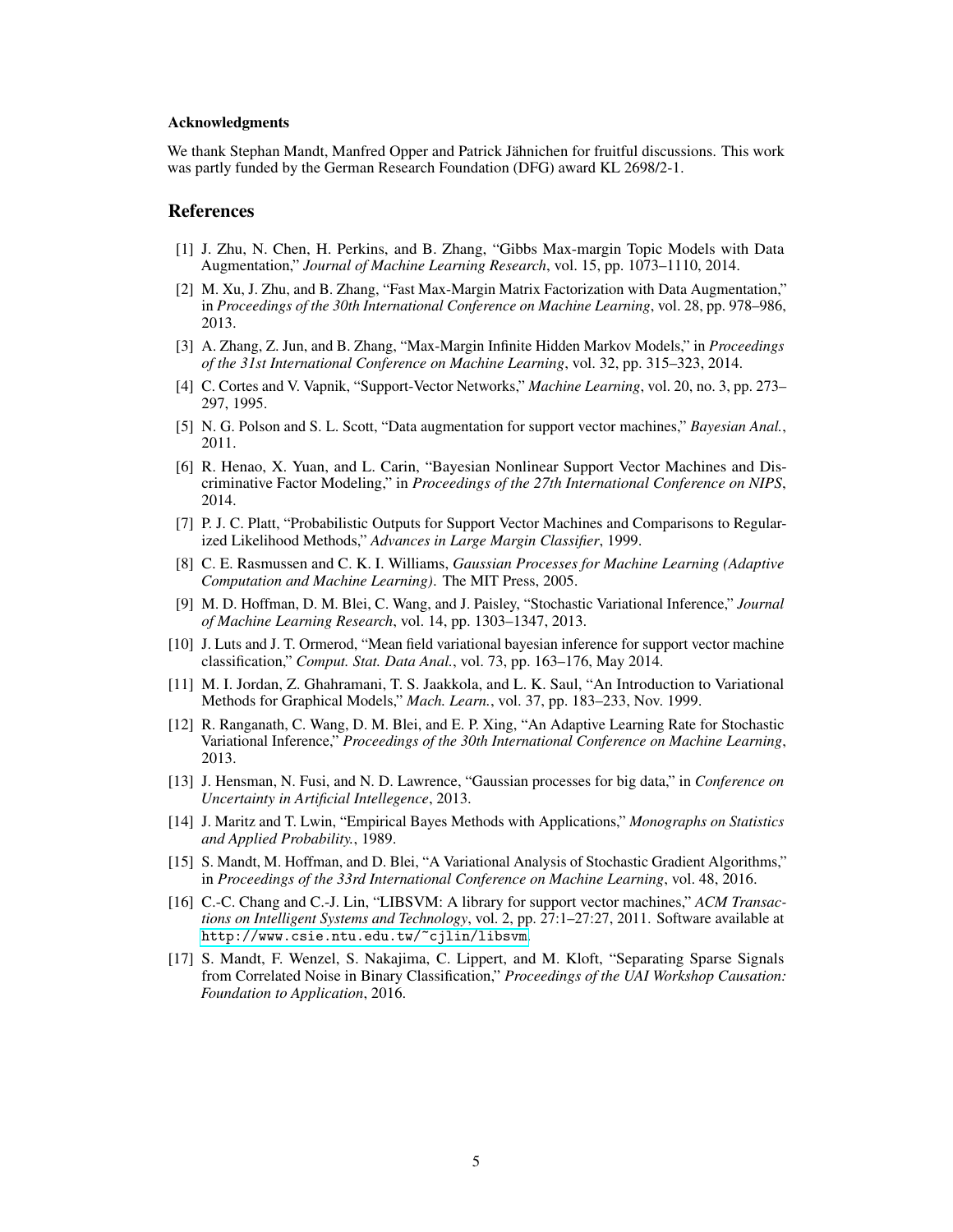## 8 Appendix

## A SVI Scheme for the Bayesian linear SVM

Algorithm 1 SVI for the Bayesian linear SVM

<span id="page-5-1"></span>1: set the learning rate schedule  $\rho_t$  appropriately 2: initialize  $\eta_1$ ,  $\eta_2$ 3: while not converged do 4: get  $S =$  minibatch index set of size s 5: update  $\alpha_i = (1 - z_i^T \mu)^2 + z_i^T \zeta z_i$   $\forall i \in S$ 6: compute  $A_{\mathcal{S}} = \text{diag}(\alpha_i, i \in \mathcal{S})$ 7: compute  $\hat{\eta}_1 = \frac{n}{s} Z_{\mathcal{S}} (\alpha_{\mathcal{S}}^{-\frac{1}{2}} + 1)$ 8: compute  $\hat{\eta}_2 = -\frac{1}{2} \left( \frac{n}{s} Z_S (A_S^{-\frac{1}{2}}) Z_S^T + \Sigma^{-1} \right)$ 9: update  $\eta_1 = (1 - \rho_t)\eta_1 + \rho_t \hat{\eta}_1$ 10: update  $\eta_2 = (1 - \rho_t)\eta_2 + \rho_t \hat{\eta}_2$ 11: compute  $\zeta = -\frac{1}{2}\eta_2^{-1}$ 12: compute  $\mu = \zeta \eta_1$ 13: **return**  $\alpha_1, \ldots, \alpha_n, \mu, \zeta$ 

# B Batch VI Scheme for the Bayesian kernel SVM

Algorithm 2 Batch VI Scheme for the Bayesian kernel SVM

<span id="page-5-0"></span>1: initialize  $\mu$ ,  $\zeta$ 2: while not converged do 3: update  $\alpha_i = (1 - y_i \mu_i)^2 + \zeta_{ii}$   $\forall i$ 4: compute  $A = diag(\alpha)$ 5: compute  $\eta_1 = Y(\alpha^{-\frac{1}{2}} + 1)$ 6: compute  $\eta_2 = -\frac{1}{2} \left( A^{-\frac{1}{2}} + K^{-1} \right)$ 7: compute  $\zeta = -\frac{1}{2}\eta_2^{-1}$ 8: compute  $\mu = \zeta \eta_1$ 9: **return**  $\alpha_1, \ldots, \alpha_n, \mu, \zeta$ 

## C Predictive Distributions

We use the approximation of the posterior to compute the predictive distribution and class membership probabilities. Compared to [\(3\)](#page-1-3) we do not condition on  $\lambda$  and use the variational distributions obtained by our inference method. Let  $\alpha^*, \mu^*, \zeta^*$  be the variational parameters and  $x_* \in \mathbb{R}^d$  a new test point.

#### Bayesian Linear SVM

Let  $q^*(\beta, \lambda) \approx p(\beta, \lambda | \mathcal{D})$  be the variational distribution obtained by SVI. The predictive distribution can be approximated by

$$
p(f_*|x_*, \mathcal{D}) \approx \int p(f_*|\beta) q^*(\beta, \lambda) \mathrm{d} f \mathrm{d}\lambda = \mathcal{N}(f_*; x_*^\top \mu^*, x_*^\top \zeta^* x_*).
$$

This leads to an approximation of the class membership probability,

$$
p(y_* = 1 | x_*, \mathcal{D}) \approx \int \Phi(f_*) q(f_* | x_*) df_* = \Phi\left(\frac{x_*^\top \mu^*}{x_*^\top \zeta^* x_* + 1}\right),
$$

where  $\Phi(.)$  denotes the probit link function (the normal cumulative density function).